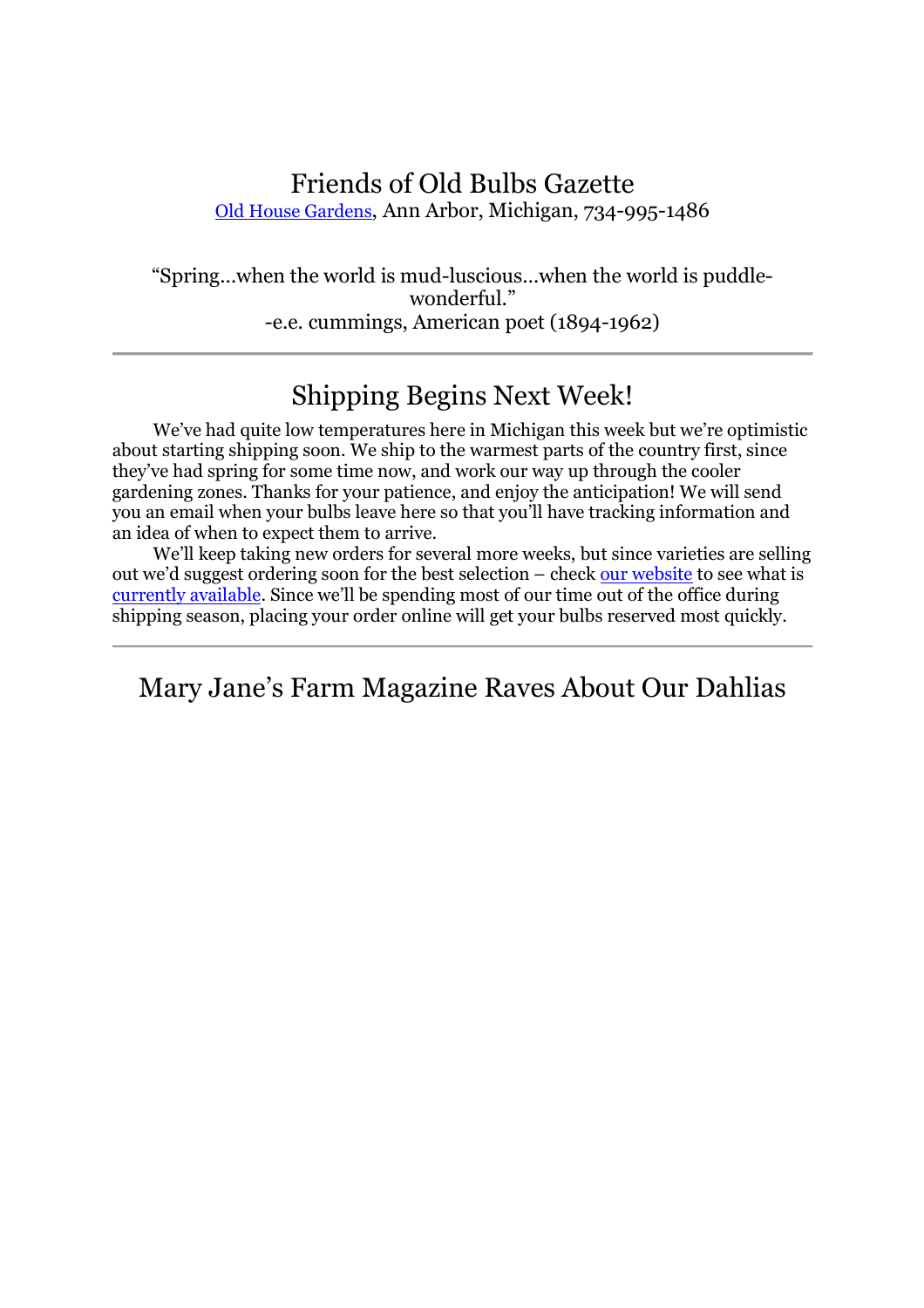

A warm welcome to our new customers who found us through the "Dreamy Dahlias" article in the April-May issue which is full of beautiful photographs and gardening advice. Though most of the ones she features have sold out already, many other varieties, to our minds just as lovely and deserving of your attention, are still available.

# Start Planning Soon for Fall Planting



Once your spring-blooming bulbs are up, and after you've simply enjoyed their beauty and exuberance, we recommend taking a walk through the garden with a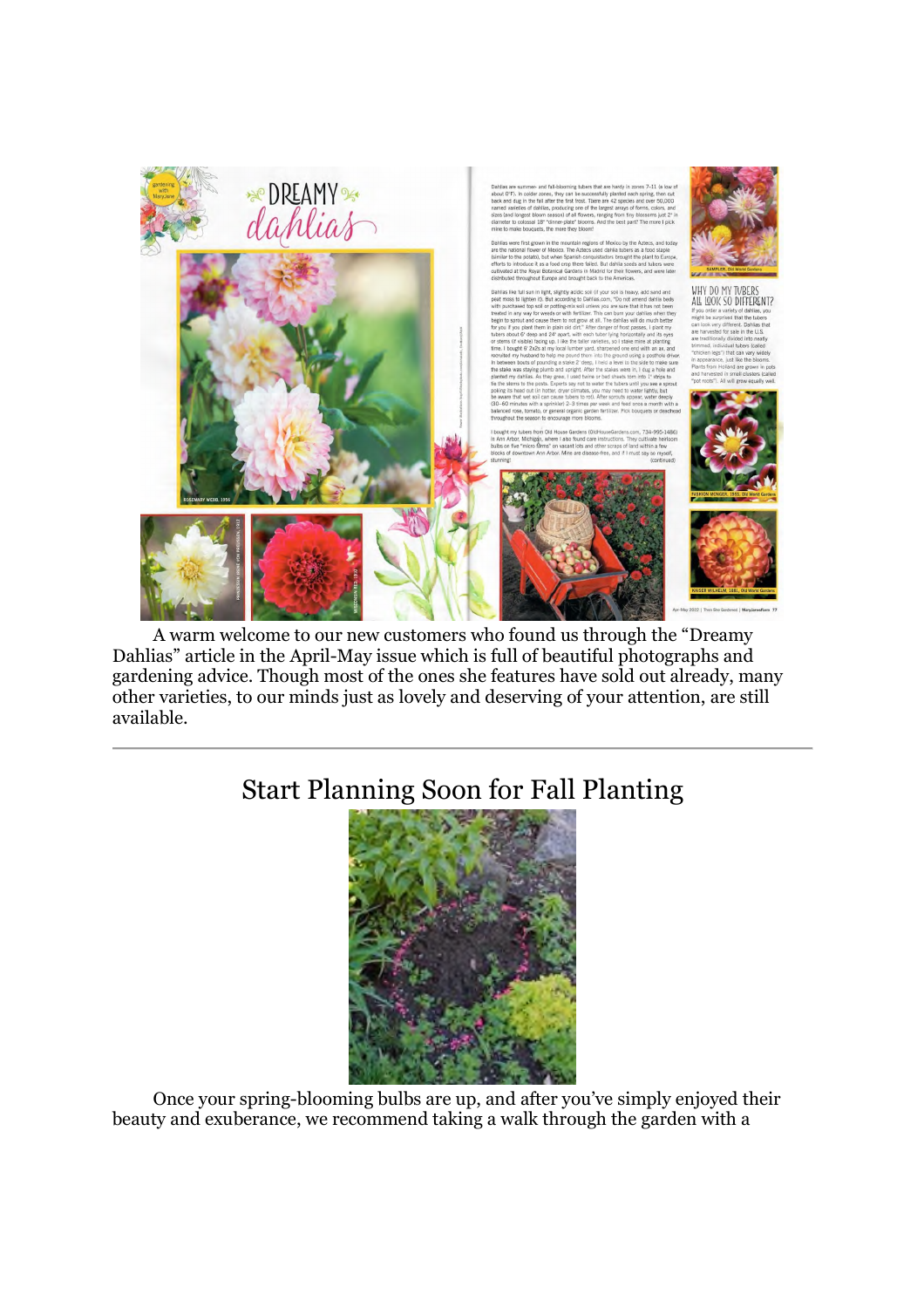notepad and an eye to the future. Are there empty spaces you'd like to fill? Take a photograph with your phone as a reminder of the location, or mark it with some colored fish-tank gravel, so you'll have a reference point for planting next fall when neighboring plants may have hidden the spot. Did you try varieties that were experimental for you? Assess their performance and see if you want to increase their numbers or replace them with something else. Are there some old favorites that you love so much you must have more? We're happy to help with that too! As always, order early for the best selection: our fall bulbs are already available for ordering at our website and through our newest catalog.

### Seasonal Tip: Fertilize Iris When Tulips Bloom



Like all plants, your iris will do better when their nutritional needs are met, and that usually means fertilizing them every now and then. Old-time wisdom suggests doing it when your tulips are blooming and we've found that to be a good indicator here. This is also a good time for doing a soil test, as over-fertilizing can cause longterm problems, but if you haven't fertilized in a while, you're probably safe doing it this spring. Some growers recommend a 6-10-10 fertilizer, while others prefer a balanced (10-10-10) one, but as long as it's slow-release and not high in nitrogen (the first number), most fertilizers will work just fine.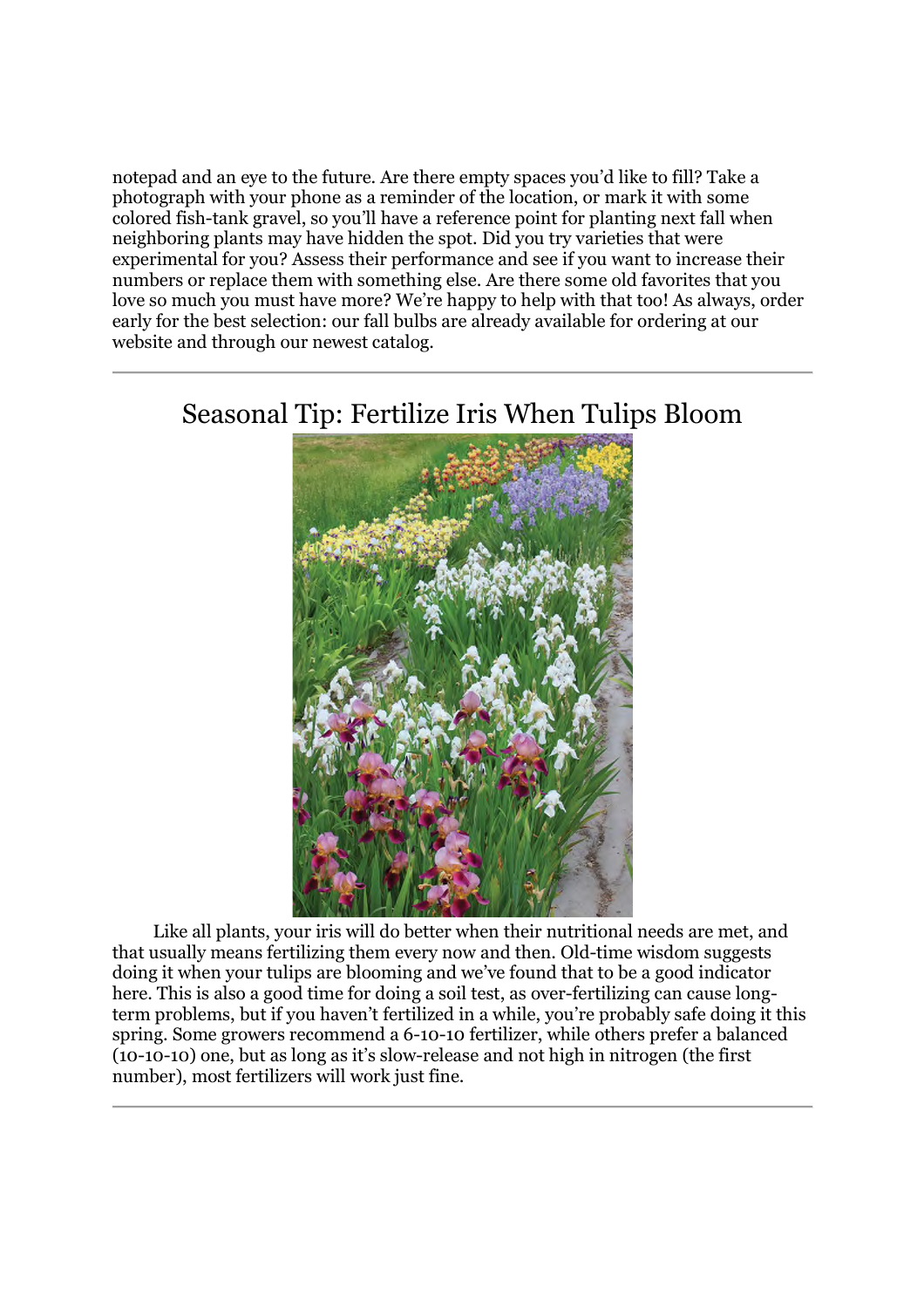## Last But Not Least: Some April Fool's Jokes in Honor of the Day



We take our customers and your gardens seriously, but here are a few bits of levity to make you smile, groan, or both:

What did April Fool's Day say when it won an award? *Prank you!* Why is everyone exhausted on April 1? *Because they just had a 31-day March.* Why do eggs like April Fool's Day? *They love practical yolks.* How do April flowers kiss? *With their tu-lips!*

### To Make Sure Our Newsletter Reaches You Safely . . .

Please add newsletter@oldhousegardens.com to your email address book or safe/approved list today.